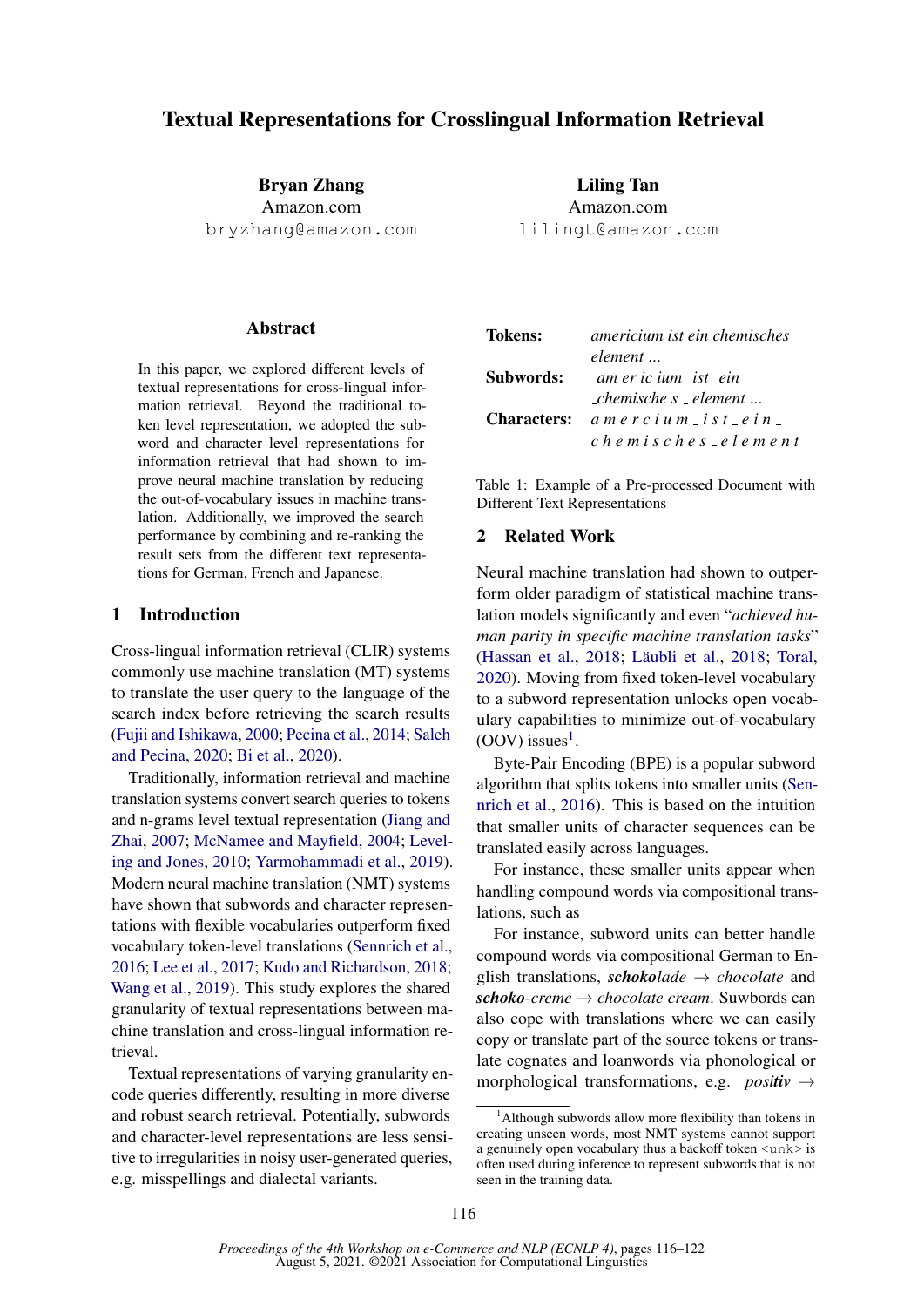*positive* and *negativ* (German)  $\rightarrow$  *negative*.

While BPE reduces the OOV instances, it requires the input to be pre-tokenized before applying the subword compression. Alternatively, [Kudo](#page-5-8) [and Richardson](#page-5-8) [\(2018\)](#page-5-8) proposed a more languageagnostic approach to subword tokenization directly from raw string inputs using unigram language models.

Completing the whole gamut of granular text representations, [Lee et al.](#page-5-7) [\(2017\)](#page-5-7) explored characterlevel neural machine translations that do not require any form of pre-processing or subword or token-level tokenization. They found that multilingual many-to-one character-level NMT models are more efficient and can be as competitive as or sometimes better than subwords NMT models. Moreover, character-level NMT can naturally handle intra-sentence code-switching. In the context of CLIR, they will be able to handle mixed language queries. Following this, [Wang et al.](#page-6-2) [\(2019\)](#page-6-2) found that using byte-level BPE vocabulary is 1/8 the size of a full subword BPE model. A multilingual NMT (many-to-one) setting achieves the best translation quality, outperforming subwords models and character-level models.

While finer granularity of text representations was exploited for machine translation, to our best knowledge, information retrieval studies have yet to study the impact of using these subword representations on traditional information retrieval systems [\(Robertson,](#page-5-11) [2004;](#page-5-11) [Robertson and Zaragoza,](#page-5-12) [2009;](#page-5-12) [Aly et al.,](#page-5-13) [2014\)](#page-5-13). However, many previous works have leapfrogged to using fully neural information retrieval systems representing text with underlying various subword representations and neural dense text representation.

Often, these neural representations are available in multilingual settings in which the same neural language model can encode texts in multiple languages. [Jiang et al.](#page-5-14) [\(2020\)](#page-5-14) explored using the popular multilingual Bidirectional Encoder Representations from Transformers (BERT) model to learn the relevance between English queries and foreign language documents in a CLIR setup. They showed that the model outperforms competitive non-neural traditional IR systems on a few of the sub-tasks.

Alternatively, previous researches have also used a cascading approach to machine translation and traditional IR where (i) the documents are translated to the foreign languages with neural machine translation and/or (ii) the foreign queries are trans-

lated before retrieval from the source document index [\(Saleh and Pecina,](#page-5-2) [2020;](#page-5-2) [Oard,](#page-5-15) [1998;](#page-5-15) [Mc-](#page-5-16)[Carley,](#page-5-16) [1999\)](#page-5-16).

[Saleh and Pecina](#page-5-2) [\(2020\)](#page-5-2) compared the effects of statistical machine translation (SMT) and NMT in a cascaded traditional CLIR setting. They found that the better quality translations from NMT outperforms SMT and translating queries to the source document language that achieved better IR results than using foreign language queries on an index of translated documents.

Although fully neural IR systems are changing the paradigm of information retrieval, traditional IR (e.g. TF-IDF or BM25) approaches remain very competitive and can still outperform neural IR systems for some tasks [\(Boytsov,](#page-5-17) [2020;](#page-5-17) [Jiang et al.,](#page-5-14) [2020\)](#page-5-14). In this regard, we follow up on the cascading approach to machine translation and information retrieval on traditional IR systems. This study fills the knowledge gap of understanding the effects of subword representation in traditional IR indices.

#### 3 Experiments

We report the experiments on different textual representations on traditional IR in a cross-lingual setting using a large-scale dataset derived from Wikipedia [Sasaki et al.](#page-6-4) [\(2018\)](#page-6-4).

[Sasaki et al.](#page-6-4) [\(2018\)](#page-6-4) focused their work on a supervised re-ranking task using relevance annotations. We use those annotations from the same Wikipedia dataset to perform the typical retrieval task. The dataset was designed so that the English queries are expected to retrieve the Wikipedia documents in the foreign languages, and the foreign documents with the highest relevance are annotated with three levels of relevance. Formally, the ground truth data is a set of tuples: (English query, *q*, foreign document, *d* and relevance judgement *r*, where  $r \in \{0, 1, 2\}$  $r \in \{0, 1, 2\}$  $r \in \{0, 1, 2\}$ .<sup>2</sup>

| Lang | # $\bf{D}ocs$ | #Tokens | #Subwords | $\#Chars$ |
|------|---------------|---------|-----------|-----------|
| DE   | 2.08          | 344     | 580       | 2.086     |
| FR   | 1.89          | 289     | 405       | 1.508     |
| JA   | 1.07          | 510     | 475       | 734       |

Table 2: Corpus statistics on Wikipedia documents in dataset from [Sasaki et al.](#page-6-4) [\(2018\)](#page-6-4). (All numbers are in units of one million)

We note that the Wikipedia documents in the dataset are not parallel (i.e. not translations of

<span id="page-1-0"></span> $2^2$ Note that a single English query can be mapped to multiple documents with varying relevance judgements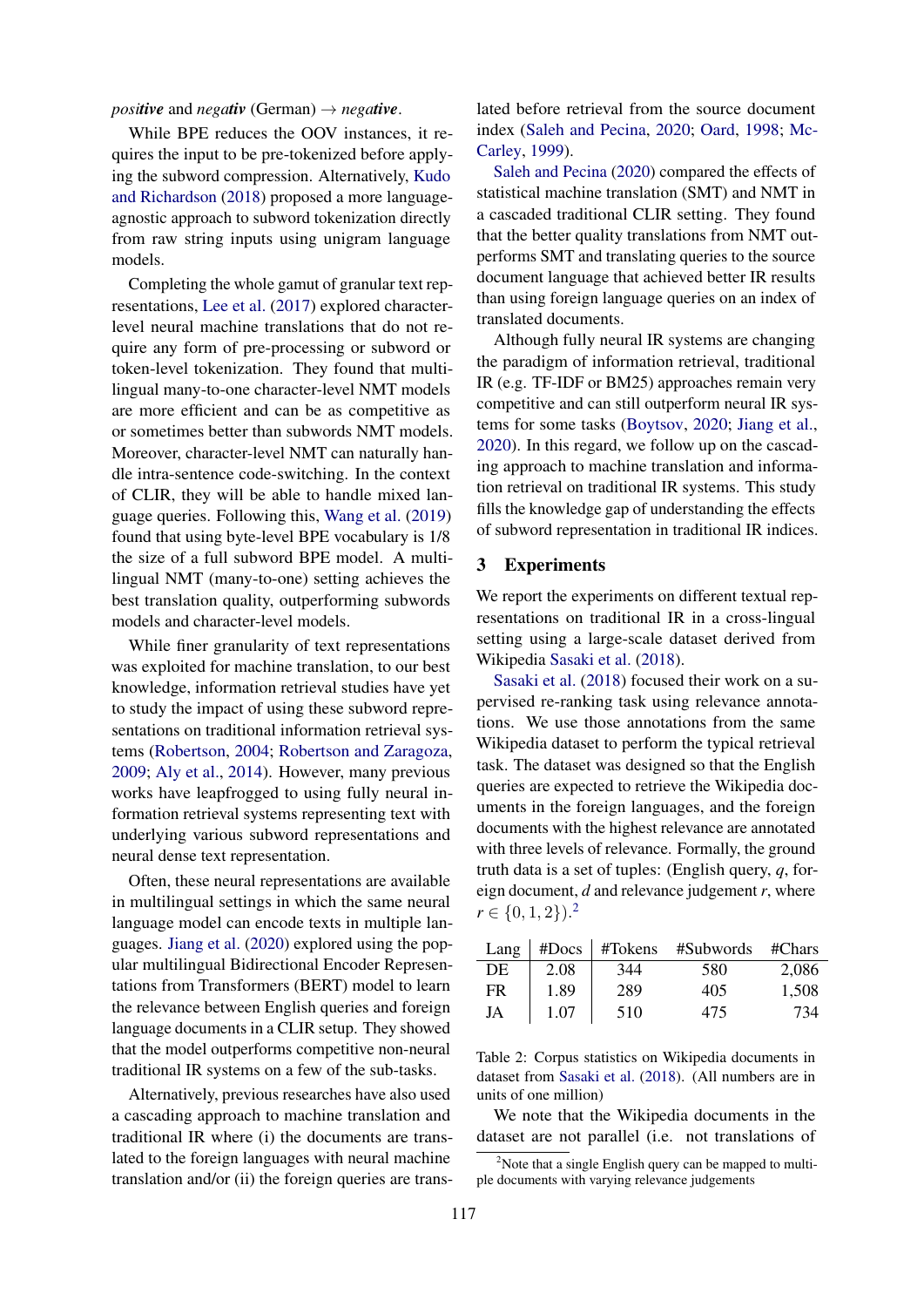each other) but they are comparable in nature depending on the varying amounts of contributions available on the official Wikipedia dumps across different languages. For our study, we use the German, French and Japanese document collections and report retrieval performance of English queries translated to these languages. $3$ 

The Wikipedia corpus came pre-tokenized, so we had to detokenize the documents<sup>[4](#page-2-1)</sup> [\(Tan,](#page-6-5) [2018\)](#page-6-5) before putting them through the subword tokenizer. We used pre-trained SentencePiece subword tokenizers used by the OPUS machine translation models[\(Tiedemann and Thottingal,](#page-6-6) [2020\)](#page-6-6) [5](#page-2-2) . Additionally, we emulated the typical pre-processing steps for character-level machine translation and split all individual characters by space, replacing the whitespaces with an underscore character.

Table 2 shows the corpus statistics of the number of documents, tokens, subwords, and characters for the respective languages. Although Latin alphabetic languages benefit from the extra information produced by splitting the tokens into subwords, Japanese presents an opposite condition. Japanese became more compact when represented by the subwords in place of the tokens. The examples in Table 1 show an instance of a sentence pre-processed in different levels of granularity. The underscore in the subword sequence represents a symbolic space and is usually attached to the following subword unit, whereas the whitespace represents the unit boundary between the subwords.

The English queries were translated using the same OPUS machine translation models.<sup>[6](#page-2-3)</sup> Although these machine translation models are open source and free to use under a permissive CC-BY license, it takes a significant amount of GPU computation and major changes to the HuggingFace API [\(Wolf et al.,](#page-6-7) [2020\)](#page-6-7) to efficiently translate the query samples parallelized inference. We will release the modified code for parallel GPU inference and translation outputs for the data used in this experiment for future convenience to improve the

<span id="page-2-0"></span> $3$ We use the raw dataset from [http://www.cs.jhu.](http://www.cs.jhu.edu/~kevinduh/a/wikiclir2018/) [edu/˜kevinduh/a/wikiclir2018/](http://www.cs.jhu.edu/~kevinduh/a/wikiclir2018/) for the document indices.

<span id="page-2-1"></span><sup>4</sup>[https://github.com/alvations/](https://github.com/alvations/sacremoses) [sacremoses](https://github.com/alvations/sacremoses)

<span id="page-2-3"></span><span id="page-2-2"></span><sup>5</sup><https://huggingface.co/Helsinki-NLP>

replicability of this paper.

### 3.1 Information Retrieval System

We use the Okapi BM25 implementation in PyLucene as the retrieval framework with hyperparameter setting  $(k_1 = 1.2, b = 0.75)$  [\(Manning](#page-5-20) [et al.,](#page-5-20) [2008\)](#page-5-20). We consider the top 100 documents  $(top_k = 100)$  in the search ranking as search results for each query.

#### 3.1.1 Building index for the documents

For each foreign language, we created an index for the documents with 5 *TextField* as follows:

- **id**: the unique index of the document
- **surface**: the raw text of the document
- **tokens**: the document after tokenization
- **subword**: the document in SentencePiece subwords
- **char**: the document in characters

### 3.1.2 Querying the document index

During retrieval, each translated query is first processed into its respective text representations (tokens, subwords or characters) and parsed using Lucene's built-in query parser and analyzer. Additionally, we tried to improve the search results by combining and re-ranking the result sets from the different text representations.

#### 3.1.3 Search result expansion

Our intuition is that queries of more granular text representation can improve the robustness of the retrieval and potentially override the textual noise (e.g., misspellings are handled better for some languages). Hence, we attempt to expand the list of possible candidate documents by combining the search results from the token and the subword representations.

Given a query  $q$  and its token  $q_{token}$  and subword  $q_{subword}$  representations, we obtained two sets of search results from their respective indices  $R_{tokens}$  and  $R_{subword}$ . We concatenated  $R_{tokens}$ and  $R_{subword}$ , and remove the repeated candidates that appear in both sets from  $R_{subword}$  as illustrated in Figure [1.](#page-3-0)

 $6$ We use the opus-mt-en-de, opus-mt-en-fr, and opus-mt-en-jap models, their BLEU and ChrF scores [\(Papineni et al.,](#page-5-18) [2002;](#page-5-18) Popović, [2015\)](#page-5-19) can be found on https://huggingface.co/Helsinki-NLP [\(Tiedemann and Thot](#page-6-6)[tingal,](#page-6-6) [2020;](#page-6-6) [Tiedemann,](#page-6-8) [2020\)](#page-6-8)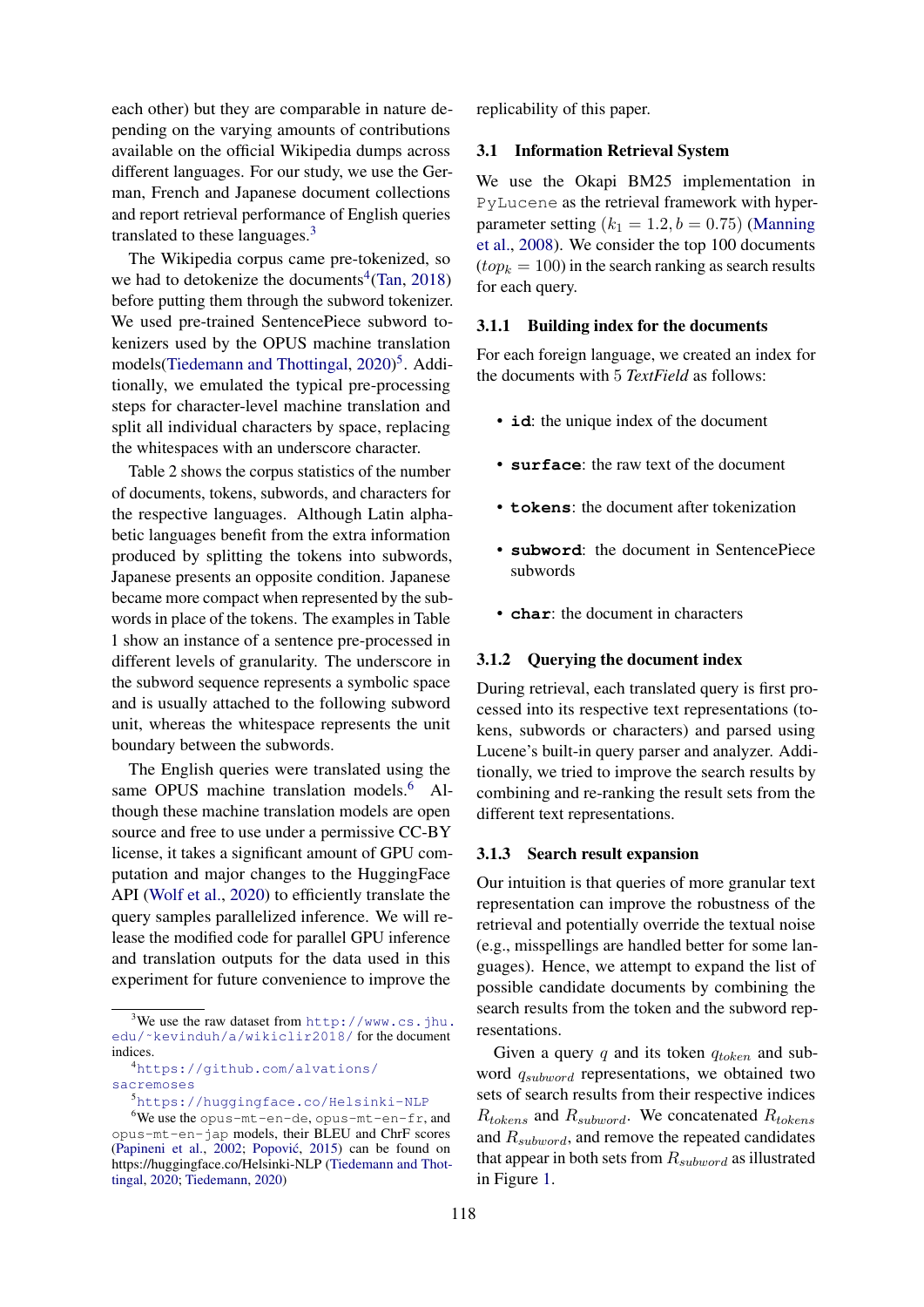<span id="page-3-0"></span>

Figure 1: Search Results Expansion

### 3.1.4 Search result re-ranking

Aside from expanding the search results, we tried a re-ranking technique. We presumed that if different representations retrieve a document from a single query, it is more relevant than the documents that appear solely from one representation. Thus, we boosted the rank of the documents  $(D_{shared})$ that are retrieved both in  $R_{tokens}$  and  $R_{subword}$ from the same query. After boosting the rank of such documents  $(D_{shared})$  by 1:  $d \in D_{shared}$ ,  $rank_{new}(d) = rank_{original}(d) - 2$ , we re-rank the token-based search result, as illustrated in Figure [2](#page-3-1) to get the final search result R.

# 3.2 Evaluation Metrics

We choose the following ranking metrics to evaluate the retrieval performance of the different text representations of query translation. Those ranking metrics are Mean Reciprocal Ranking (MRR), Mean Average Precision (MAP), normalized Discounted Cumulative Gain (nDCG);

- MRR measures the ranking of the first document that is relevant to a given query in the search result.
- MAP evaluates the rankings of top 100 docu-

<span id="page-3-1"></span>

Figure 2: Search Results Re-ranking

ments that are relevant to a given query in the search result.

• nDCG calibrates the ranking and relevance score of all the documents that are relevant to a given query in the search result. We compute nDCG@16 for the top-16 search results respectively.

### 4 Results

Table 3, 4 and 5 show the result for the CLIR experiments on the translated English queries and the German, French, and Japanese documents of different textual representations. For all the German and French setups, the token level representation achieved the best MAP, MMR, and NDCG scores, followed by subwords at significantly lower performance. Character-level representation performs the words at a magnitude  $10\hat{4}$  times worse than token-level results.

We expected a margin between the token and subword level performance but the stark difference was surprising. Although machine translation can exploit the sequential nature of the open vocabulary with the subwords representation, traditional information retrieval methods disregard the other textual representation to a lesser extent. However, for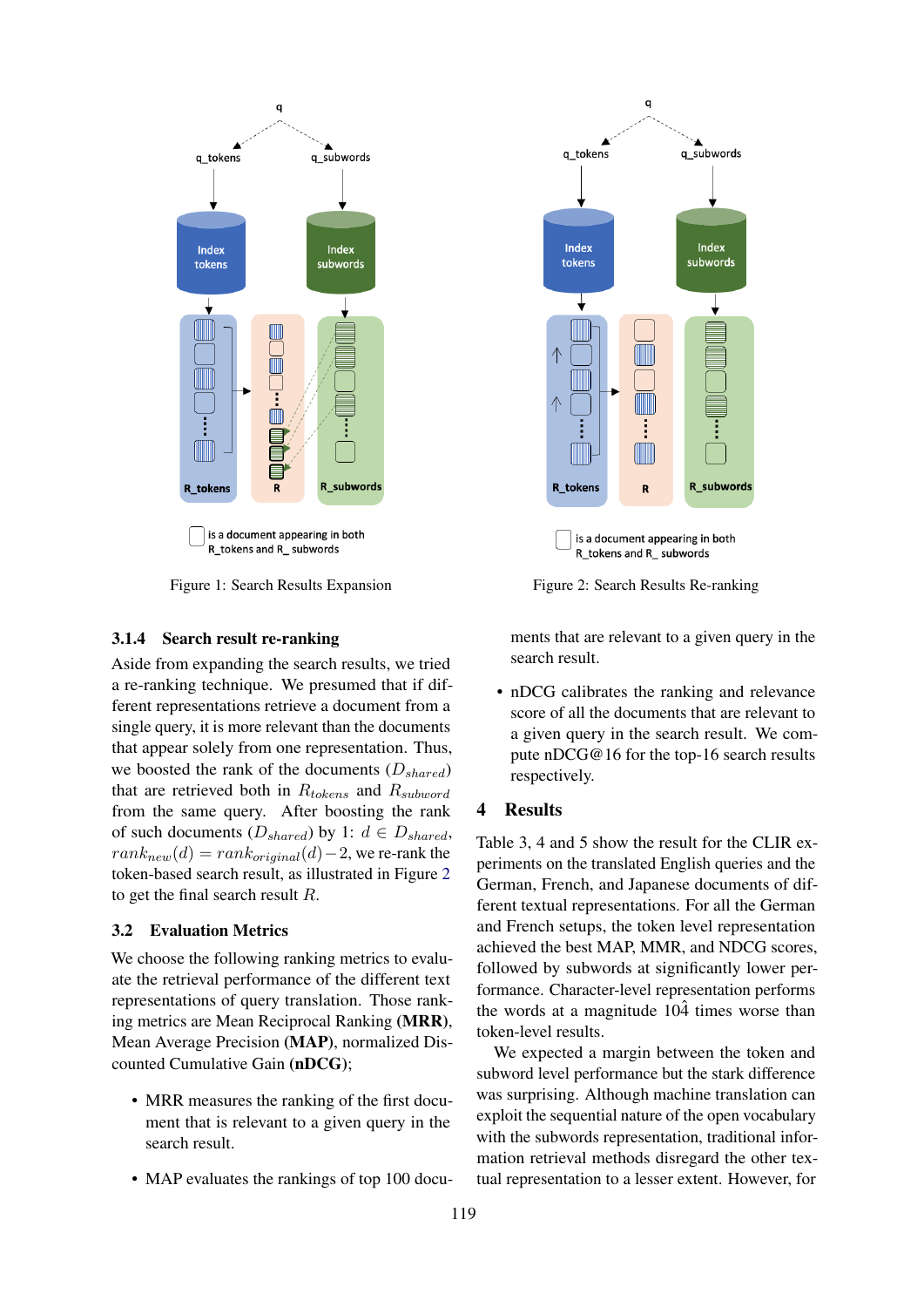| Metric     | Token   |         | Subword Characters Expansion Re-ranking |         |         |
|------------|---------|---------|-----------------------------------------|---------|---------|
| <b>MAP</b> | 0.31299 | 0.10072 | 0.00031                                 | 0.30432 | 0.30688 |
| <b>MRR</b> | 0.39938 | 0.12783 | 0.00033                                 | 0.39956 | 0.40368 |
| nDCG       | 0.40410 | 0.13461 | 0.00021                                 | 0.13461 | 0.00021 |

Table 3: Results of CLIR Experiments on Translated English Queries on *German* Wikipedia

|            | Metric Token                                      |         | Subword Characters Expansion Re-ranking |         |         |
|------------|---------------------------------------------------|---------|-----------------------------------------|---------|---------|
| <b>MAP</b> | 0.30330                                           | 0.06931 | 0.00035                                 | 0.29859 | 0.29898 |
| <b>MRR</b> | $\begin{array}{ c} 0.37866 & 0.08492 \end{array}$ |         | 0.00039                                 | 0.37872 | 0.37830 |
|            | $nDCG$   0.36810                                  | 0.09153 | 0.00060                                 | 0.36397 | 0.36537 |

Table 4: Results of CLIR Experiments on Translated English Queries on *French* Wikipedia

| Metric     | <b>Token</b>       |         | Subword Characters Expansion Re-ranking |         |         |
|------------|--------------------|---------|-----------------------------------------|---------|---------|
| <b>MAP</b> | 0.00039            | 0.00036 | 0.00024                                 | 0.00036 | 0.00024 |
| <b>MRR</b> | 0.00038            | 0.00037 | 0.00025                                 | 0.00037 | 0.00025 |
|            | $nDCG$   $0.00076$ | 0.00054 | 0.00022                                 | 0.00074 | 0.00075 |

Table 5: Results of CLIR Experiments on Translated English Queries on *Japanese* Wikipedia

Japanese, we see that the subword representation performs very similarly to the tokens counterparts.

For German and French documents, the intuition behind the poor performance of the character-level representation can be attributed to the meaningless and arbitrary nature of the unordered bag of characters. Whereas in Japanese, with its mix of syllabic and logographic orthography, the individual characters can potentially encode crucial semantic information.

We can see that both search result expansion and re-ranking techniques can improve the final search results for some languages. Table 3, 4 and 5 show that the search result expansion technique improves MRR for all three languages compared with the token-based retrieval baseline, and it improves both MRR and MAP for Japanese. The re-ranking technique achieves the highest MRR for both German and Japanese. Improvement in the MRR indicates that those two techniques can improve the ranking of the first relevant document appearing in the search results, which can be beneficial for cross-lingual e-commerce search systems. Neither the expansion nor the re-ranking technique achieves a better nDCG score, which is consistent with our expectation of improving the accuracy and robustness of retrieval with minimal changes to the relevance score that affects nDCG.

# 5 Conclusion

We explored the different granularity of textual representations in a traditional IR system within the CLIR task by re-using the subword representation from the neural machine translation systems. Our experiments in this paper provide empirical evidence for the underwhelming impact of subwords in traditional IR systems for Latin-based languages as opposed to the advancements that subword representation has made in machine translation. $\frac{7}{1}$  $\frac{7}{1}$  $\frac{7}{1}$  In some scenarios, it is possible to achieve better CLIR performance by combining and expanding retrieval results of token and subword representations.

We conducted the experiments in this study using well-formed queries and documents. Our intuition is that a combination of the different textual representations can improve the robustness of the indexing and retrieval systems in realistic situations with noisier data (e.g. queries spelling or translations errors). For future work, we want to explore similar experiments with noisy e-commerce search datasets.<sup>[8](#page-4-1)</sup>

<span id="page-4-0"></span> $7$ The processed datasets, code to generate the translations and evaluations will be made available under an open source license upon paper acceptance.

<span id="page-4-1"></span><sup>&</sup>lt;sup>8</sup>We note that many open-source CLIR experiments are constrained to Wikipedia document searches. Although the lesson learned from these experiments can impact industrial e-commerce applications, the lack of open source e-commerce IR datasets limited the results reported in this study.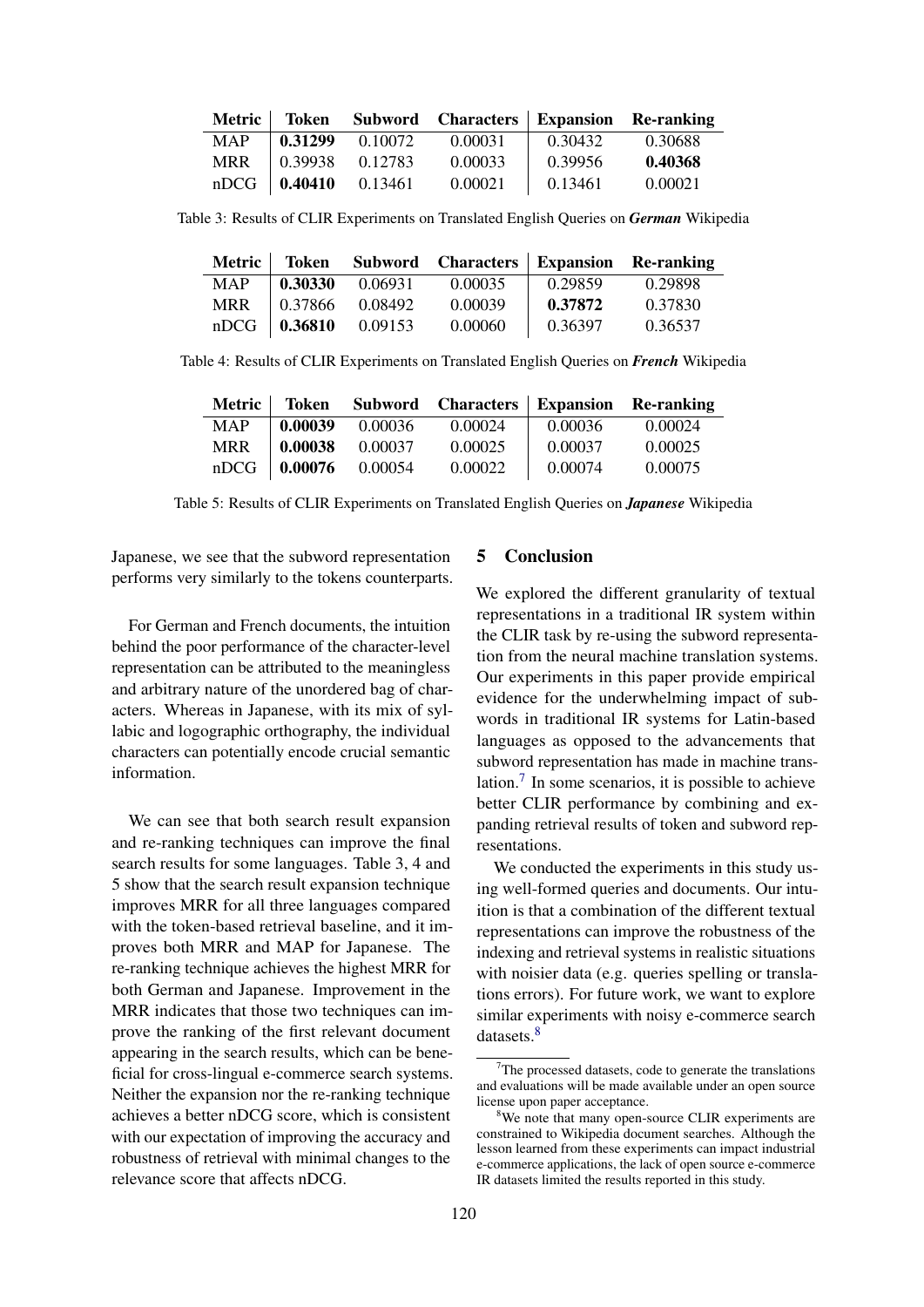#### References

- <span id="page-5-13"></span>Robin Aly, Thomas Demeester, and Stephen Robertson. 2014. [Probabilistic models in IR and their relation](https://doi.org/10.1007/s10791-013-9226-3)[ships.](https://doi.org/10.1007/s10791-013-9226-3) *Inf. Retr.*, 17(2):177–201.
- <span id="page-5-3"></span>Tianchi Bi, Liang Yao, Baosong Yang, Haibo Zhang, Weihua Luo, and Boxing Chen. 2020. [Constraint](http://arxiv.org/abs/2010.13658) [translation candidates: A bridge between neural](http://arxiv.org/abs/2010.13658) [query translation and cross-lingual information re](http://arxiv.org/abs/2010.13658)[trieval.](http://arxiv.org/abs/2010.13658)
- <span id="page-5-17"></span>Leonid Boytsov. 2020. [Traditional ir rivals neural mod](http://arxiv.org/abs/2012.08020)[els on the ms marco document ranking leaderboard.](http://arxiv.org/abs/2012.08020)
- <span id="page-5-0"></span>Atsushi Fujii and Tetsuya Ishikawa. 2000. Applying machine translation to two-stage cross-language information retrieval. In *Envisioning Machine Translation in the Information Future*, pages 13–24, Berlin, Heidelberg. Springer Berlin Heidelberg.
- <span id="page-5-9"></span>Hany Hassan, Anthony Aue, Chang Chen, Vishal Chowdhary, Jonathan Clark, Christian Federmann, Xuedong Huang, Marcin Junczys-Dowmunt, William Lewis, Mu Li, Shujie Liu, Tie-Yan Liu, Renqian Luo, Arul Menezes, Tao Qin, Frank Seide, Xu Tan, Fei Tian, Lijun Wu, Shuangzhi Wu, Yingce Xia, Dongdong Zhang, Zhirui Zhang, and Ming Zhou. 2018. [Achieving human parity on automatic](http://arxiv.org/abs/1803.05567) [chinese to english news translation.](http://arxiv.org/abs/1803.05567)
- <span id="page-5-4"></span>Jing Jiang and ChengXiang Zhai. 2007. [An empirical](https://doi.org/10.1007/s10791-007-9027-7) [study of tokenization strategies for biomedical infor](https://doi.org/10.1007/s10791-007-9027-7)[mation retrieval.](https://doi.org/10.1007/s10791-007-9027-7) *Inf. Retr.*, 10(4-5):341–363.
- <span id="page-5-14"></span>Zhuolin Jiang, Amro El-Jaroudi, William Hartmann, Damianos Karakos, and Lingjun Zhao. 2020. [Cross](https://www.aclweb.org/anthology/2020.clssts-1.5)[lingual information retrieval with BERT.](https://www.aclweb.org/anthology/2020.clssts-1.5) In *Proceedings of the workshop on Cross-Language Search and Summarization of Text and Speech (CLSSTS2020)*, pages 26–31, Marseille, France. European Language Resources Association.
- <span id="page-5-8"></span>Taku Kudo and John Richardson. 2018. [SentencePiece:](https://doi.org/10.18653/v1/D18-2012) [A simple and language independent subword tok](https://doi.org/10.18653/v1/D18-2012)[enizer and detokenizer for neural text processing.](https://doi.org/10.18653/v1/D18-2012) In *Proceedings of the 2018 Conference on Empirical Methods in Natural Language Processing: System Demonstrations*, pages 66–71, Brussels, Belgium. Association for Computational Linguistics.
- <span id="page-5-10"></span>Samuel Läubli, Rico Sennrich, and Martin Volk. 2018. [Has machine translation achieved human parity? a](https://doi.org/10.18653/v1/D18-1512) [case for document-level evaluation.](https://doi.org/10.18653/v1/D18-1512) In *Proceedings of the 2018 Conference on Empirical Methods in Natural Language Processing*, pages 4791–4796, Brussels, Belgium. Association for Computational Linguistics.
- <span id="page-5-7"></span>Jason Lee, Kyunghyun Cho, and Thomas Hofmann. 2017. [Fully character-level neural machine trans](https://doi.org/10.1162/tacl_a_00067)[lation without explicit segmentation.](https://doi.org/10.1162/tacl_a_00067) *Transactions of the Association for Computational Linguistics*, 5:365–378.
- <span id="page-5-6"></span>Johannes Leveling and Gareth J. F. Jones. 2010. [Sub](https://doi.org/10.1145/1838745.1838749)[word indexing and blind relevance feedback for en](https://doi.org/10.1145/1838745.1838749)[glish, bengali, hindi, and marathi ir.](https://doi.org/10.1145/1838745.1838749) *ACM Transactions on Asian Language Information Processing*, 9(3).
- <span id="page-5-20"></span>Christopher D Manning, Prabhakar Raghavan, Hinrich Schütze, et al. 2008. *Introduction to information retrieval*, volume 1. Cambridge university press Cambridge.
- <span id="page-5-16"></span>J Scott McCarley. 1999. Should we translate the documents or the queries in cross-language information retrieval? In *Proceedings of the 37th Annual Meeting of the Association for Computational Linguistics*, pages 208–214.
- <span id="page-5-5"></span>Paul McNamee and James Mayfield. 2004. [Character](https://doi.org/10.1023/B:INRT.0000009441.78971.be) [n-gram tokenization for european language text re](https://doi.org/10.1023/B:INRT.0000009441.78971.be)[trieval.](https://doi.org/10.1023/B:INRT.0000009441.78971.be) *Information Retrieval*, 7(1-2):73–97.
- <span id="page-5-15"></span>Douglas W Oard. 1998. A comparative study of query and document translation for cross-language information retrieval. In *Conference of the Association for Machine Translation in the Americas*, pages 472– 483. Springer.
- <span id="page-5-18"></span>Kishore Papineni, Salim Roukos, Todd Ward, and Wei-Jing Zhu. 2002. [Bleu: a method for automatic eval](https://doi.org/10.3115/1073083.1073135)[uation of machine translation.](https://doi.org/10.3115/1073083.1073135) In *Proceedings of the 40th Annual Meeting of the Association for Computational Linguistics*, pages 311–318, Philadelphia, Pennsylvania, USA. Association for Computational Linguistics.
- <span id="page-5-1"></span>Pavel Pecina, Ondřej Dušek, Lorraine Goeuriot, Jan Hajič, Jaroslava Hlaváčová, Gareth J.F. Jones, Liadh Kelly, Johannes Leveling, David Mareček, Michal Novák, Martin Popel, Rudolf Rosa, Aleš Tamchyna, and Zdeňka Urešová. 2014. [Adaptation of ma](https://doi.org/https://doi.org/10.1016/j.artmed.2014.01.004)[chine translation for multilingual information re](https://doi.org/https://doi.org/10.1016/j.artmed.2014.01.004)[trieval in the medical domain.](https://doi.org/https://doi.org/10.1016/j.artmed.2014.01.004) *Artificial Intelligence in Medicine*, 61(3):165 – 185. Text Mining and Information Analysis of Health Documents.
- <span id="page-5-19"></span>Maja Popović. 2015. [chrF: character n-gram F-score](https://doi.org/10.18653/v1/W15-3049) [for automatic MT evaluation.](https://doi.org/10.18653/v1/W15-3049) In *Proceedings of the Tenth Workshop on Statistical Machine Translation*, pages 392–395, Lisbon, Portugal. Association for Computational Linguistics.
- <span id="page-5-11"></span>Stephen Robertson. 2004. Understanding inverse document frequency: On theoretical arguments for idf. *Journal of Documentation*, 60:2004.
- <span id="page-5-12"></span>Stephen E. Robertson and Hugo Zaragoza. 2009. [The](https://doi.org/10.1561/1500000019) [probabilistic relevance framework: BM25 and be](https://doi.org/10.1561/1500000019)[yond.](https://doi.org/10.1561/1500000019) *Found. Trends Inf. Retr.*, 3(4):333–389.
- <span id="page-5-2"></span>Shadi Saleh and Pavel Pecina. 2020. [Document trans](https://doi.org/10.18653/v1/2020.acl-main.613)[lation vs. query translation for cross-lingual informa](https://doi.org/10.18653/v1/2020.acl-main.613)[tion retrieval in the medical domain.](https://doi.org/10.18653/v1/2020.acl-main.613) In *Proceedings of the 58th Annual Meeting of the Association for Computational Linguistics*, pages 6849–6860, Online. Association for Computational Linguistics.